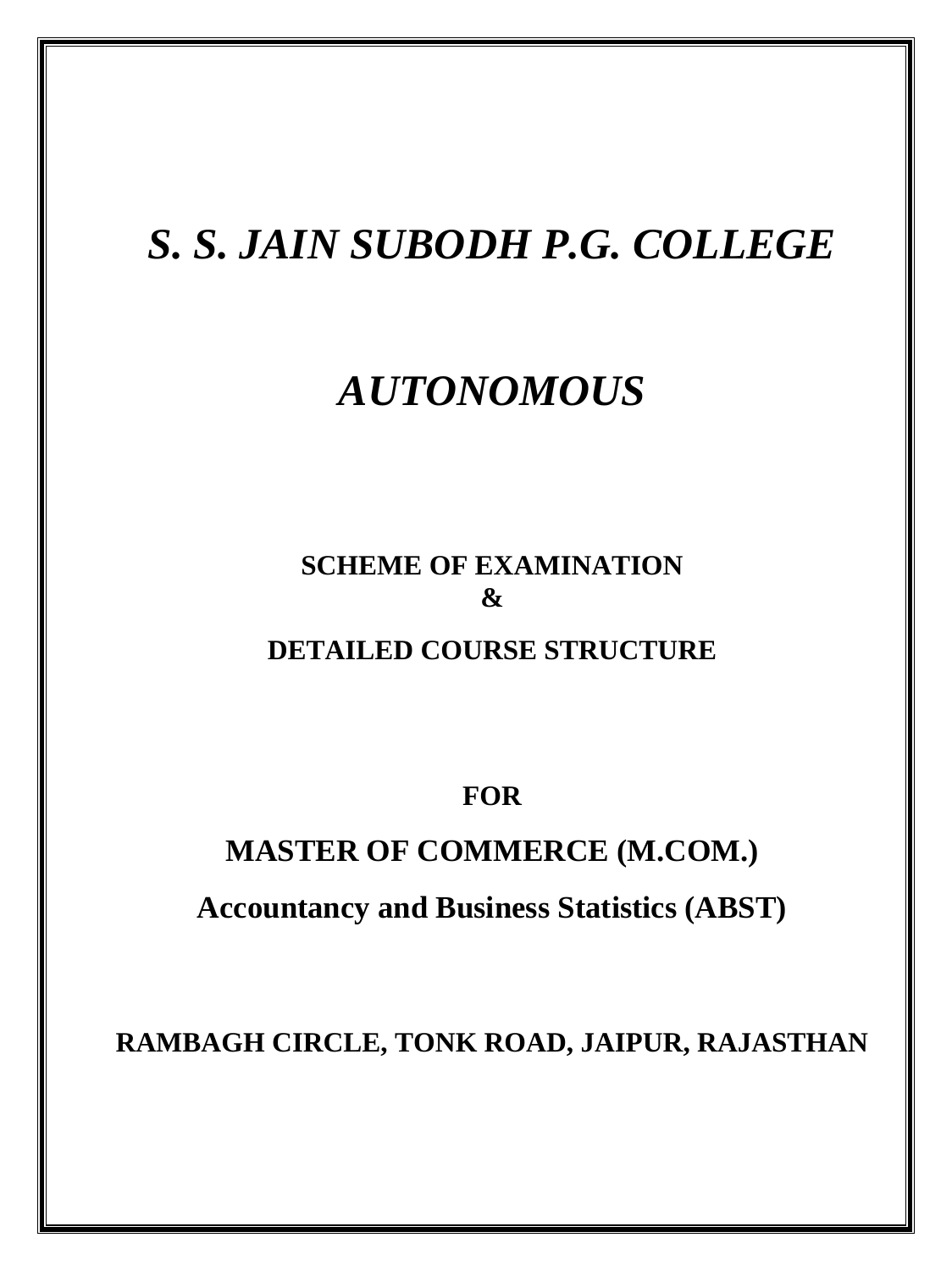### **COURSE STRUCTURE (M.COM.)**

The Master of Commerce (M. Com) in Accountancy and Business Statistics (ABST) is a 4 semester's program. The following is the scheme for teaching and examination of M. Com. Course.

#### **"The duration of external examination for each paper will be of 3 hours."**

#### **FIRST SEMESTER EXAMINATION**

| Code No.          | <b>Name of Paper</b>                                 | No. of<br><b>Hours</b><br>Per<br>Week | <b>Internal</b><br><b>Marks</b> | <b>External</b><br><b>Marks</b> | <b>TotalMarks</b> |
|-------------------|------------------------------------------------------|---------------------------------------|---------------------------------|---------------------------------|-------------------|
| <b>ABST</b> - 101 | <b>Business Mathematics and</b><br><b>Statistics</b> | 03                                    | 30                              | 70                              | 100               |
| ABST - 102        | <b>Direct Taxes</b>                                  | 03                                    | 30                              | 70                              | 100               |
| ABST - 103        | <b>Advanced Cost Accounting</b>                      | 03                                    | 30                              | 70                              | 100               |
| <b>ABST-104</b>   | <b>Cost and Management Audit</b>                     | 03                                    | 30                              | 70                              | 100               |

#### **SECOND SEMESTER EXAMINATION**

| Code No.        | <b>Name of Paper</b>                | No. of<br><b>Hours</b><br>Per<br>Week | <b>Internal</b><br><b>Marks</b> | <b>External</b><br><b>Marks</b> | <b>TotalMarks</b> |
|-----------------|-------------------------------------|---------------------------------------|---------------------------------|---------------------------------|-------------------|
| <b>ABST-201</b> | <b>Advance Business Statistics</b>  | 03                                    | 30                              | 70                              | 100               |
| <b>ABST-202</b> | <b>Management Accounting</b>        | 03                                    | 30                              | 70                              | 100               |
| <b>ABST-203</b> | <b>Advance Corporate Accounting</b> | 03                                    | 30                              | 70                              | 100               |
| <b>ABST-204</b> | Goods and Service Tax               | 03                                    | 30                              | 70                              | 100               |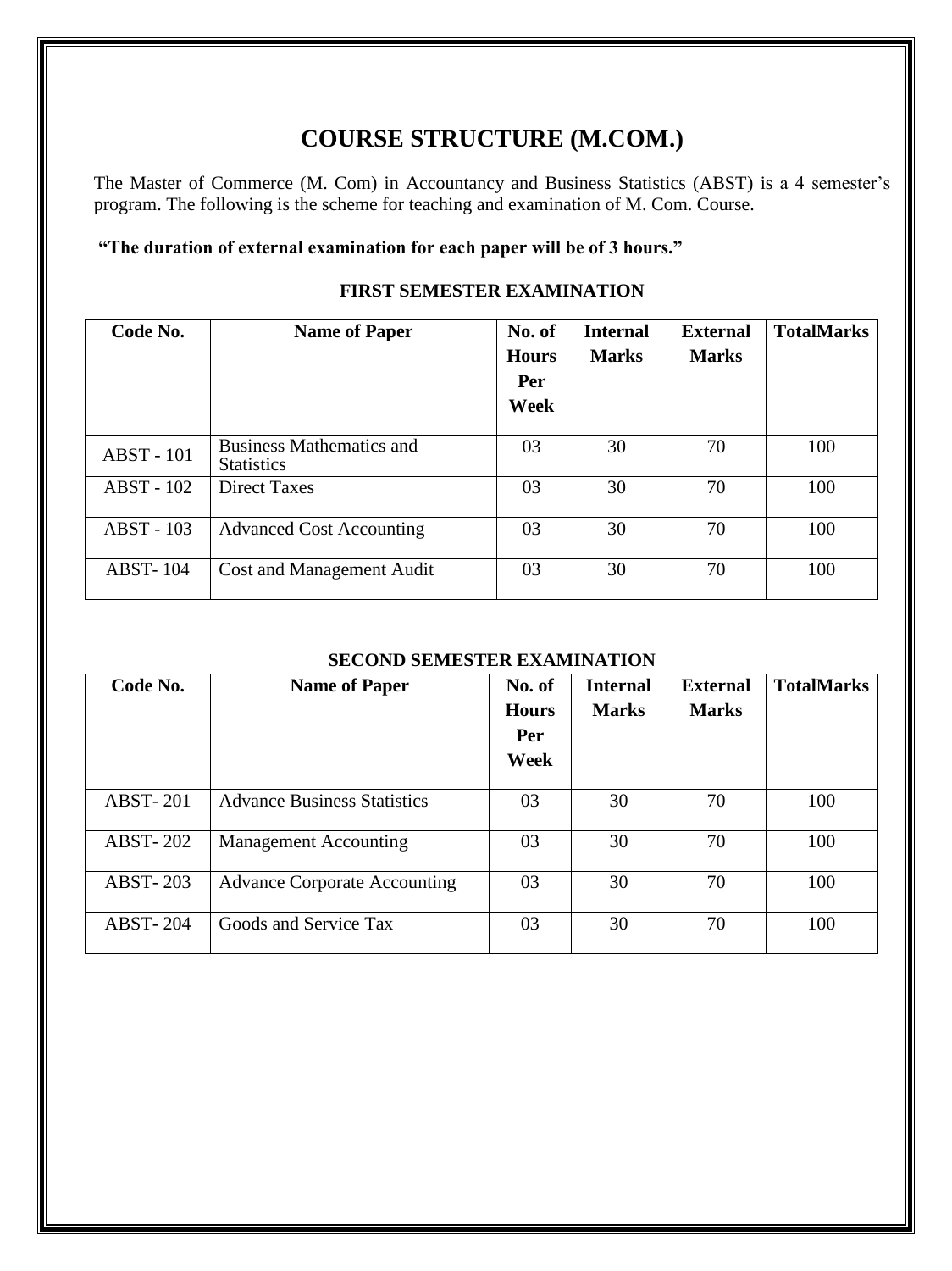| Code No.        | <b>Name of Paper</b>                 | No. of<br><b>Hours</b><br>Per<br>Week | <b>Internal</b><br><b>Marks</b> | <b>External</b><br><b>Marks</b> | <b>TotalMarks</b> |
|-----------------|--------------------------------------|---------------------------------------|---------------------------------|---------------------------------|-------------------|
| <b>ABST-301</b> | <b>Research Methodology</b>          | 03                                    | 30                              | 70                              | 100               |
| <b>ABST-302</b> | Information System and<br>Accounting | 03                                    | 30                              | 70                              | 100               |
| <b>ABST-303</b> | Project Planning & Management        | 03                                    | 30                              | 70                              | 100               |
| <b>ABST-304</b> | Tax Planning                         | 03                                    | 30                              | 70                              | 100               |

#### **THIRD SEMESTER EXAMINATION**

#### **FOURTH SEMESTER EXAMINATION**

| Code No.        | <b>Name of Paper</b>                                              | No. of<br><b>Hours</b><br>Per<br>Week | <b>Internal</b><br><b>Marks</b> | <b>External</b><br><b>Marks</b> | <b>TotalMarks</b> |
|-----------------|-------------------------------------------------------------------|---------------------------------------|---------------------------------|---------------------------------|-------------------|
| <b>ABST-401</b> | <b>Operational Research and</b><br><b>Quantitative Techniques</b> | 03                                    | 30                              | 70                              | 100               |
| <b>ABST-402</b> | <b>Financial Reporting</b>                                        | 03                                    | 30                              | 70                              | 100               |
| <b>ABST-403</b> | <b>Strategic Financial Management</b>                             | 03                                    | 30                              | 70                              | 100               |
| <b>ABST-404</b> | Dissertation (Project) and<br>comprehensive Viva                  | 03                                    |                                 | 100                             | 100               |

**Note: The Student shall be permitted to use Battery operated calculator that should not have more than 12 digits, 6 functions and 2 memories and should be noiseless and cordless.**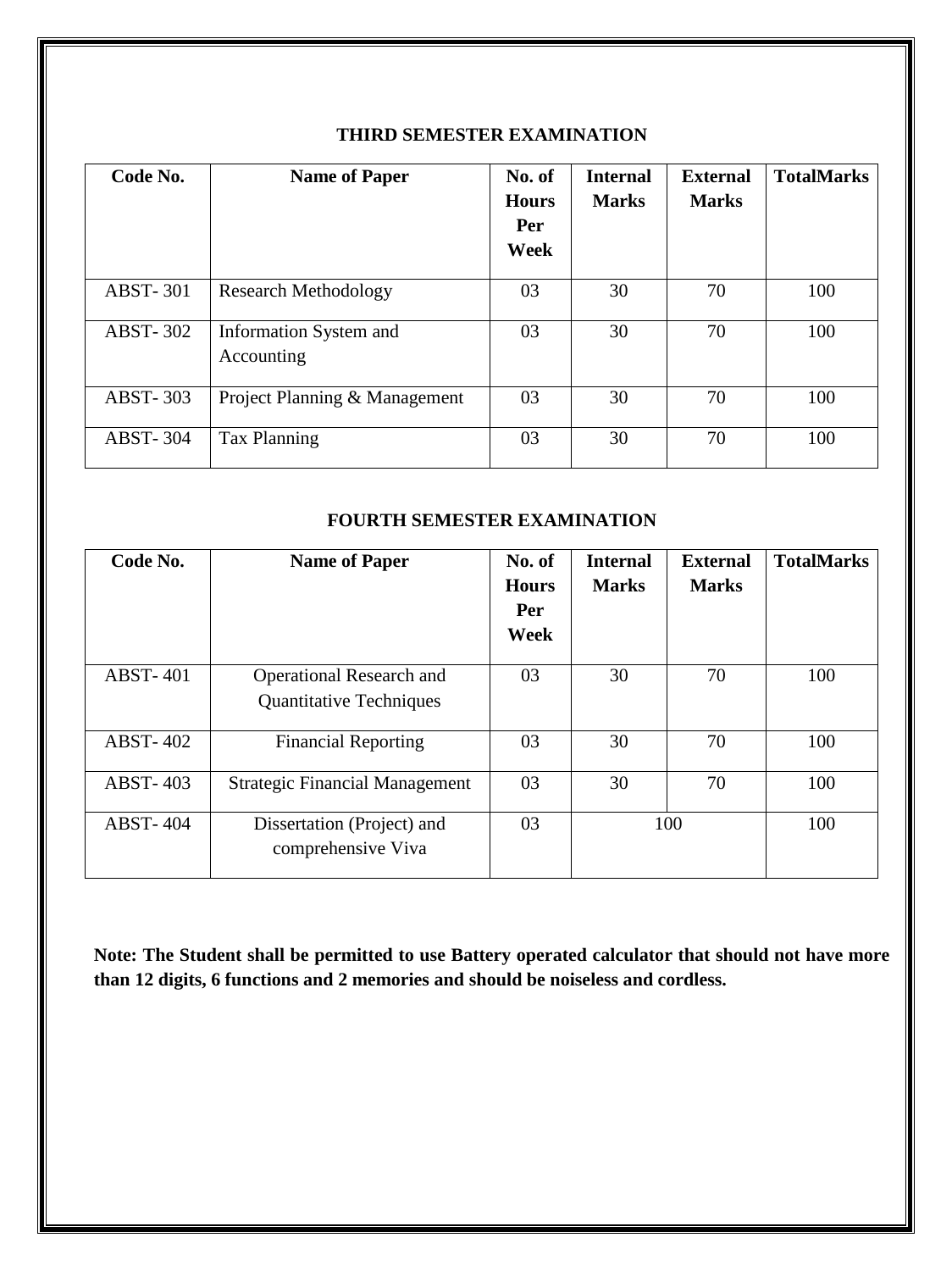### **M. Com. ABST SEMESTER – I**

#### **ABST- 101 - Business Mathematics and Statistics**

**Total of End semester exam (duration of exam 3 hours) = 70 Marks**

 **Internal assessment = 30 Marks Maximum Marks =100 Marks Minimum Marks = 40 Marks**

**Attempt any 5 questions. Attempt one question from each unit. Each question carries equal mark.**

#### **Sec. A**

- Set Theory, Permutation and Combination
- Arithmetical, Geometrical and Harmonically Progressions

#### **Sec. B**

- Theory of Probability
- Probability Distributions Binomial, Poisson and Normal Distribution

#### **Sec. C**

- Statistical Decision Theory
- Statistical Quality Control

#### **ABST - 102 - Direct Taxes**

| Total of End semester exam (duration of exam 3 hours)                                           | $= 70$ Marks |  |
|-------------------------------------------------------------------------------------------------|--------------|--|
| Internal assessment                                                                             | $= 30$ Marks |  |
| <b>Maximum Marks</b>                                                                            | $=100$ Marks |  |
| <b>Minimum Marks</b>                                                                            | $= 40$ Marks |  |
| Attempt any 5 questions. Attempt one question from each unit. Each question carries equal mark. |              |  |

**Sec. A**

- Detailed study of Income Tax Law and rules with reference to charge of Income Tax
- Residential Status, Heads of Income & Deductions.

#### **Sec. B**

- Assessment of Companies.
- Assessment of Co-operative Societies,

#### **Sec. C**

 Assessment of Trusts, Non-Residents, Representative Assesses. Procedure of Assessment, TDS, Advance Tax, Appeals, Revision Penalties and Prosecution.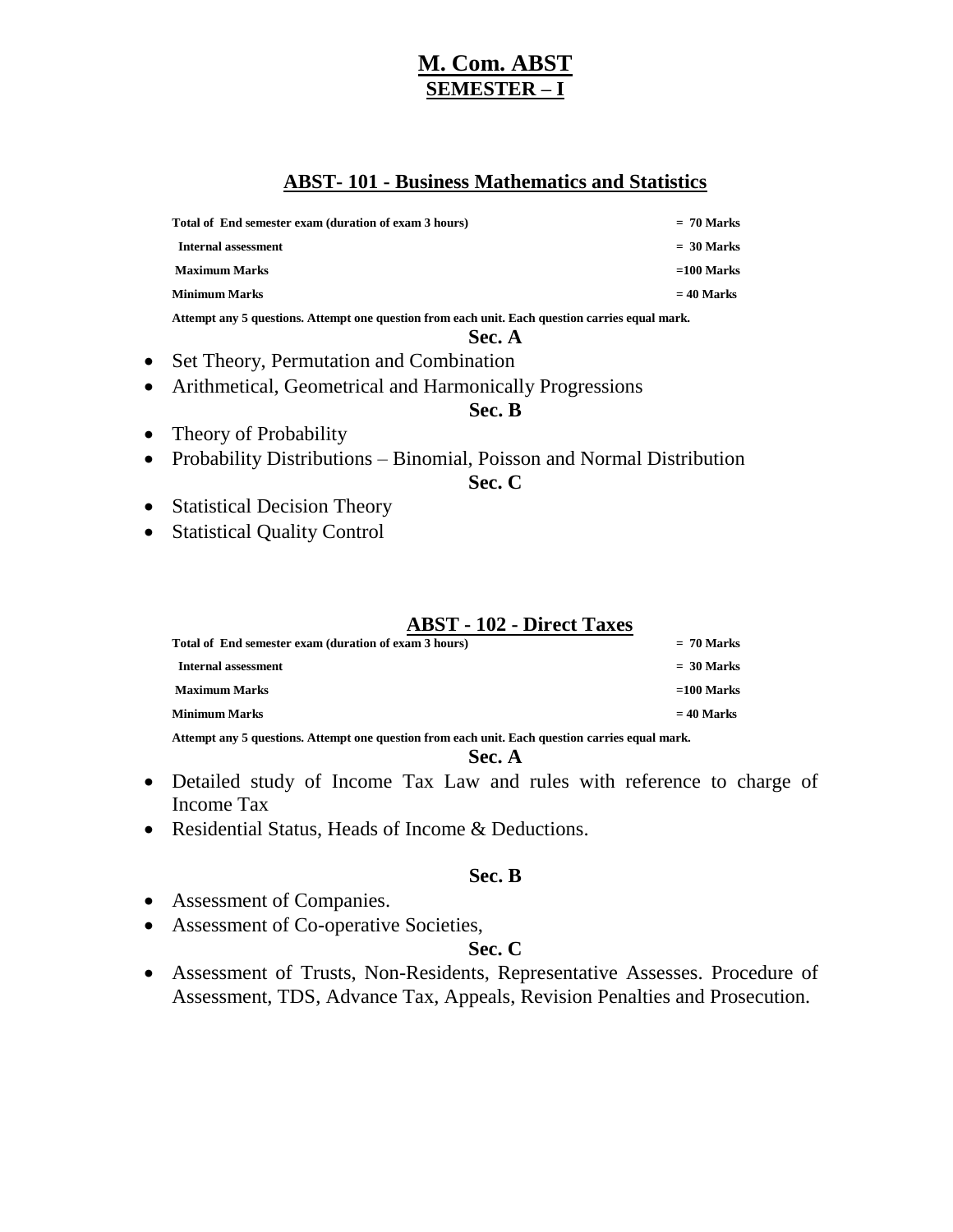### **ABST - 103 - Advanced Cost Accounting**

**Total of End semester exam (duration of exam 3 hours)** 

 **Internal assessment = 30 Marks Maximum Marks =100 Marks Minimum Marks = 40 Marks**

**Attempt any 5 questions. Attempt one question from each unit. Each question carries equal mark.**

#### **Sec. A**

- Process Costing: Equivalent Production, Accounting for Waste, Scrap, Spoilage and Defectives; Uniform Costing and Inter firm Comparison.
- Cost Ledger and Cost Control Accounts

#### **Sec. B**

- Reconciliation of Cost and Financial Accounts, Integrated Accounts.
- Differential Costing & Incremental Analysis, Relevant Cost Analysis, Pareto Analysis, Pricing Decisions, Pricing Strategies, Product and Production Decisions.

#### **Sec. C**

- Profit Centre and Transfer Pricing, Cost Reduction Techniques, Learning Curve Theory.
- Standard Costing and Variance Analysis, Budgets and Budgetary Control.

| <b>ABST</b> - 104 - Cost and Management Audit                                                   |              |  |
|-------------------------------------------------------------------------------------------------|--------------|--|
| Total of End semester exam (duration of exam 3 hours)                                           | $= 70$ Marks |  |
| <b>Internal assessment</b>                                                                      | $=$ 30 Marks |  |
| <b>Maximum Marks</b>                                                                            | $=100$ Marks |  |
| <b>Minimum Marks</b>                                                                            | $= 40$ Marks |  |
| Attempt any 5 questions. Attempt one question from each unit. Each question carries equal mark. |              |  |

#### **Sec. A**

- Cost Audit: Nature, Objects and Scope, Cost Auditor Qualifications, Appointment, Rights, Duties and Responsibilities, Relationship between Statutory Financial Auditor, Cost Auditor and Internal Auditor.
- Preparation and Verification of Cost Records Cost Accounting Record Rules u/s 2009(1) (d), Use of Statistical Sampling Method.

#### **Sec. B**

- Cost Audit Reports, Contents of Reports as Per Cost Audit Records Rules u/s 233B. Review of Cost Audit Reports by the Government.
- Application of Cost Accounting Standards and Role of Cost Auditor.

#### **Sec. C**

- Management Audit: Meaning, Nature and Scope, Qualification of Management Auditor, Concept of Efficiency Audit, Proprietary Audit and Corporate Social Audit.
- Specific Areas of Management Audit Review of Internal Control, Purchasing Control, Manufacturing Operations, Selling and Distribution Policies and Programs, Peer Review.

#### **SEMESTER – II**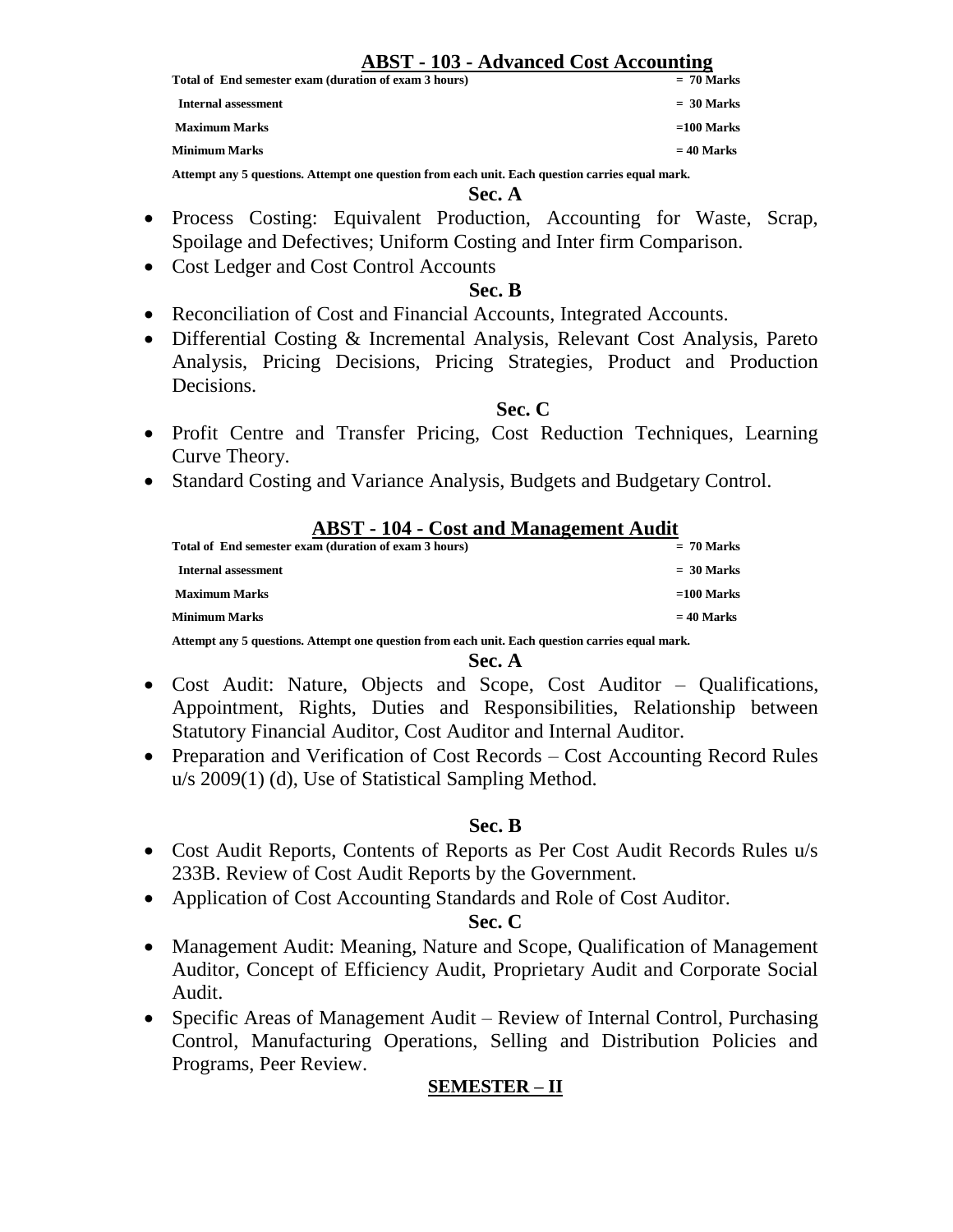#### **ABST- 201- Advanced Business Statistics**

| Total of End semester exam (duration of exam 3 hours) | $= 70$ Marks |
|-------------------------------------------------------|--------------|
| Internal assessment                                   | $= 30$ Marks |
| <b>Maximum Marks</b>                                  | $=100$ Marks |
| <b>Minimum Marks</b>                                  | $= 40$ Marks |
|                                                       |              |

**Attempt any 5 questions. Attempt one question from each unit. Each question carries equal mark.**

#### **Sec. A**

- · Time Series Analysis
- · Moments and Kurtosis

#### **Sec. B**

- · Association of Attributes
- · Multiple Correlation and Multiple Regression
	- **Sec. C**

- · Vital Statistics
- Interpolation and Extrapolation

#### **ABST- 202 - Management Accounting**

| Total of End semester exam (duration of exam 3 hours) | $= 70$ Marks |
|-------------------------------------------------------|--------------|
| Internal assessment                                   | $=$ 30 Marks |
| <b>Maximum Marks</b>                                  | $=100$ Marks |
| <b>Minimum Marks</b>                                  | $= 40$ Marks |

**Attempt any 5 questions. Attempt one question from each unit. Each question carries equal mark.**

#### **Sec. A**

- · Tools of Financial Analysis : Comparative Statements, Common Size Statements, Ratio Analysis and Cash Flow Analysis
- · Capital Structure Determinants, Capital Structure Theories, Computation of Cost of Capital

#### · **Sec. B**

- · Leverages.
- · Working Capital Management, Estimation of Working Capital Requirements, Inventory Management, Receivables Management and Cash Management.

#### · **Sec. C**

- · Management of Retained Earnings and Dividend Decisions with their financial implications, Decision regarding Lease Financing, Balance Score Card.
- · Activity Based Cost Management, Bench Marking, Life Cycle Costing, Target Costing and Kaizen model.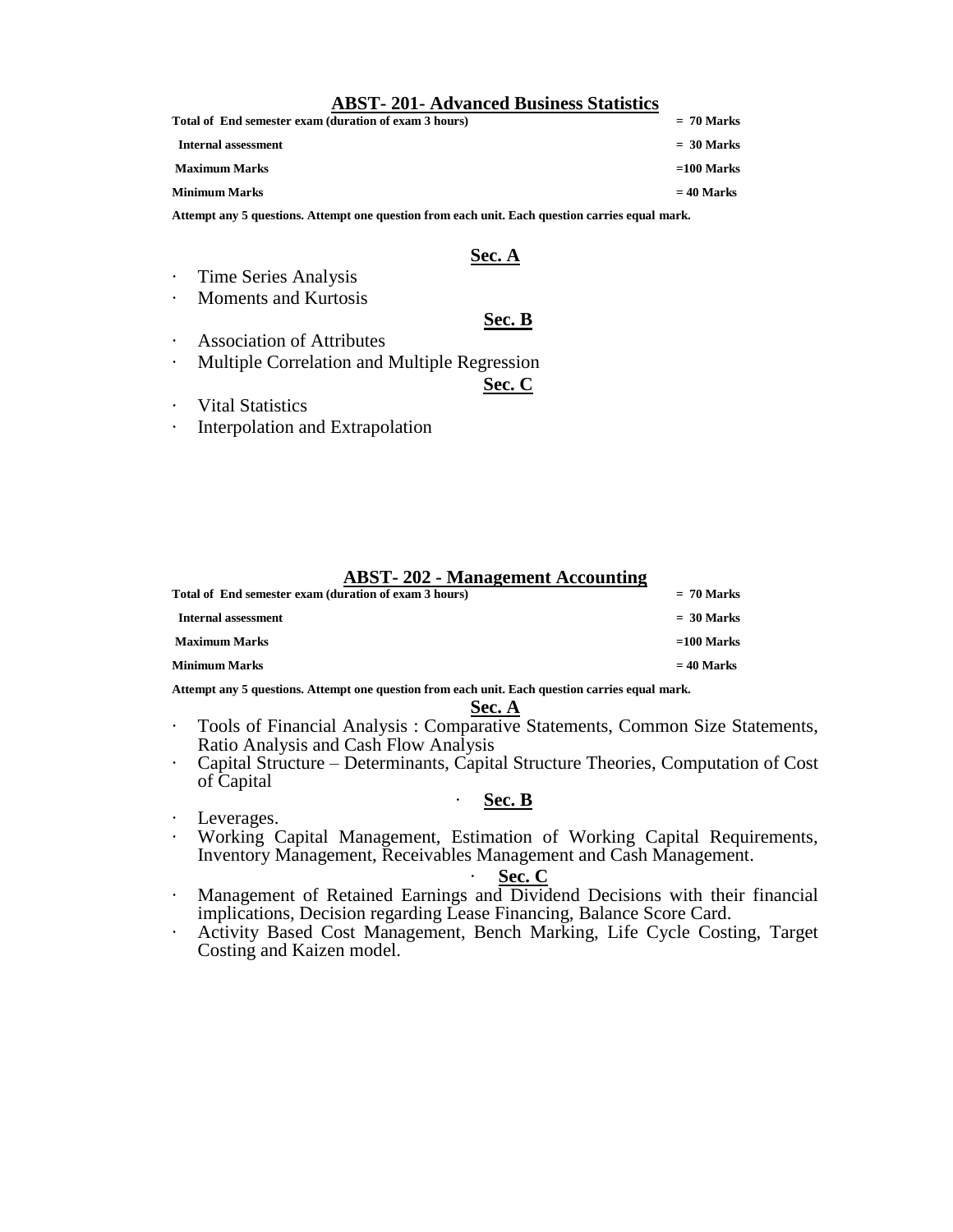#### **ABST- 203- Advanced Corporate Accounting**

| Total of End semester exam (duration of exam 3 hours) | $= 70$ Marks |
|-------------------------------------------------------|--------------|
| Internal assessment                                   | $= 30$ Marks |
| <b>Maximum Marks</b>                                  | $=100$ Marks |
| <b>Minimum Marks</b>                                  | $= 40$ Marks |

**Attempt any 5 questions. Attempt one question from each unit. Each question carries equal mark.**

#### **Sec. A**

- · Consolidated Financial Statements Concepts, Objectives and Consolidation Procedures, Consolidation with two or more subsidiaries, Consolidated Profit and Loss Account and Consolidate Balance Sheet.
- Double Accounts System.

#### · **Sec. B**

- Accounts of Banking Companies
- · Insurance Companies.

#### **Sec. C**

- Accounting for Corporate Restructuring including inter-company holdings.
- Valuation: Concept of Valuation; Valuation of Tangible Fixed Assets, Valuation of Intangibles including Brand Valuation, Valuation of Business.

#### **ABST- 204- Goods and Service Tax**

| Total of End semester exam (duration of exam 3 hours) | $= 70$ Marks |
|-------------------------------------------------------|--------------|
| Internal assessment                                   | $=$ 30 Marks |
| <b>Maximum Marks</b>                                  | $=100$ Marks |
| Minimum Marks                                         | $= 40$ Marks |
|                                                       |              |

**Attempt any 5 questions. Attempt one question from each unit. Each question carries equal mark.**

#### · **SEC A**

- · Introduction to GST, Benefits, Constitutional aspects and legal framework including CGST, IGST, SGST & UTGST and compensation to states.
- Procedural aspects under GST regime including registration, invoicing, e-way bill, accounts and records, returns, provisions relating to e – commerce, payment of tax, reverse charge, refund.

#### · **SEC B**

- Identification of nature of Supply Inter State and Intra State, Composite and mixed Supply, Continuous Supply, Taxable and Non–taxable Supply, exemptions & composition schemes. Applicable rates of GST.
- Concepts relating to Input Tax credit and computation of GST liability.

#### · **SEC C**

- Administration of GST regime, audit, assessment, demand, recovery.
- · Inspection, search, seizure. Provisions with respect to offences, penalties and arrest. Advance ruling, appeals, revision & other provisions.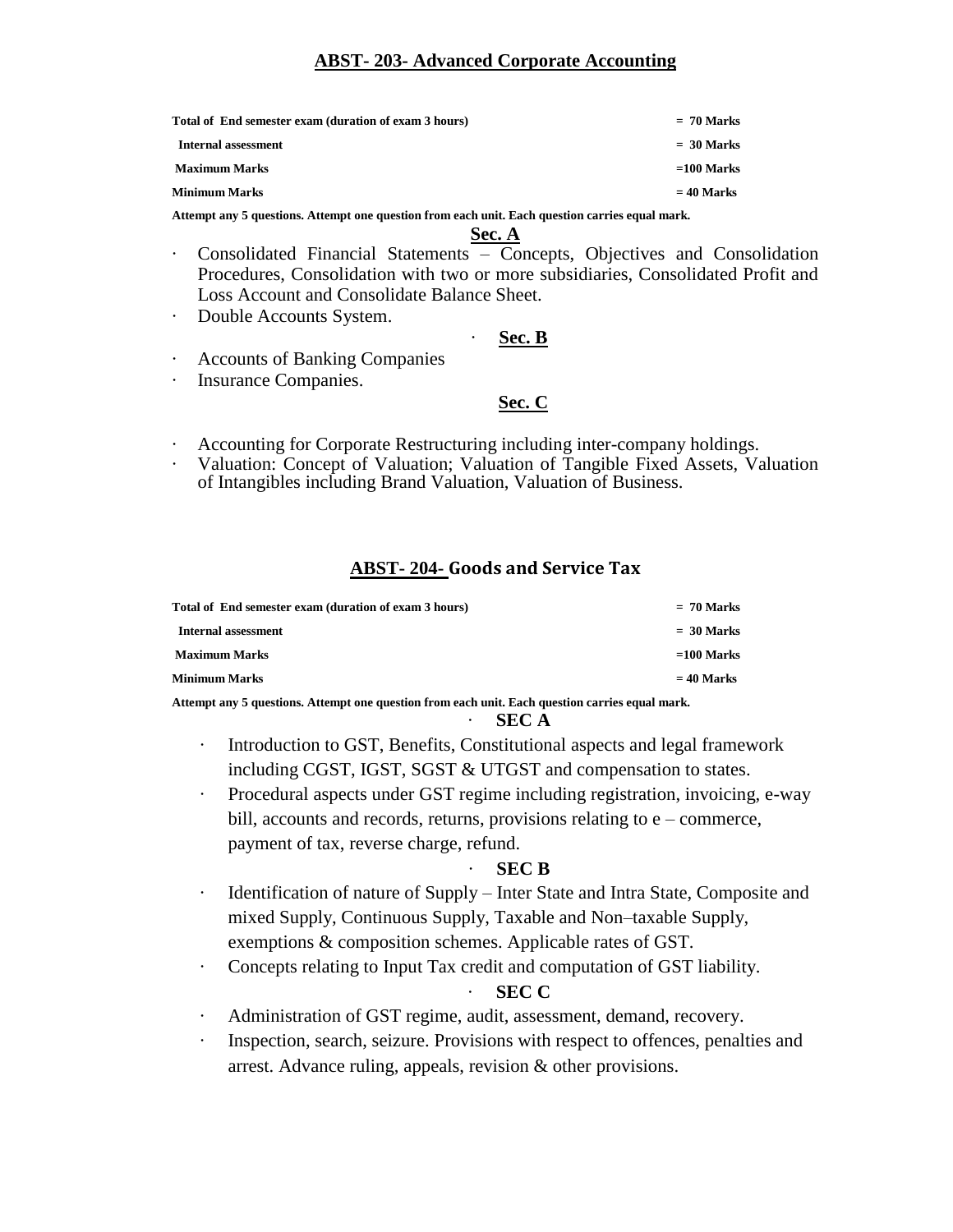#### **SEMESTER – III**

| <b>ABST- 301 - Research Methodology</b>               |              |
|-------------------------------------------------------|--------------|
| Total of End semester exam (duration of exam 3 hours) | $= 70$ Marks |
| Internal assessment                                   | $= 30$ Marks |

**Maximum Marks =100 Marks**

**Minimum Marks = 40 Marks**

**Attempt any 5 questions. Attempt one question from each unit. Each question carries equal mark.**

#### **Sec. A**

- Research: Meaning, Objectives, Importance and Types of Research.
- · Meaning and Concept of Research Methodology, Research Process, Data Collection and Data Analysis.

#### · **Sec. B**

- · Sampling Theory Methods of Sampling, Sampling Distribution, Sampling and Non-Sampling Errors, Concept of Standard Error and its utility
- Parametric Tests –'t'test, Z test.

#### · **Sec. C**

- Analysis of Variance- F test.
- · Non-parametric Tests Chi-square, Mann Whitney, Krushal Wallis Test etc.

#### **ABST- 302 - Information System and Accounting**

| Total of End semester exam (duration of exam 3 hours) | $= 70$ Marks |
|-------------------------------------------------------|--------------|
| Internal assessment                                   | $=$ 30 Marks |
| <b>Maximum Marks</b>                                  | $=100$ Marks |
| Minimum Marks                                         | $= 40$ Marks |

**Attempt any 5 questions. Attempt one question from each unit. Each question carries equal mark.**

#### **Sec. A**

- · Information System Data and information concepts, System concepts, Open and Closed system, Business as a system.
- Information System Security Approaches to IS development, Requirement analysis, design, implementation and maintenance, IS security, Disaster Recovery.

#### · **Sec. B**

- · Accounting Information System Categories of accounting information system, Architecture of AIS, Implementation of AIS, Major Accounting information system. Financial information system.
- · Transaction Processing and Computerized Commercial Application TP cycle, Data validation, Batch and on line processing, Computerized commercial application.

#### · **Sec. C**

- Computerized Accounting by using  $\frac{2.2625}{2.0626}$  Application of Statistical and Accounting & Finance Functions.
- Use of Accounting Software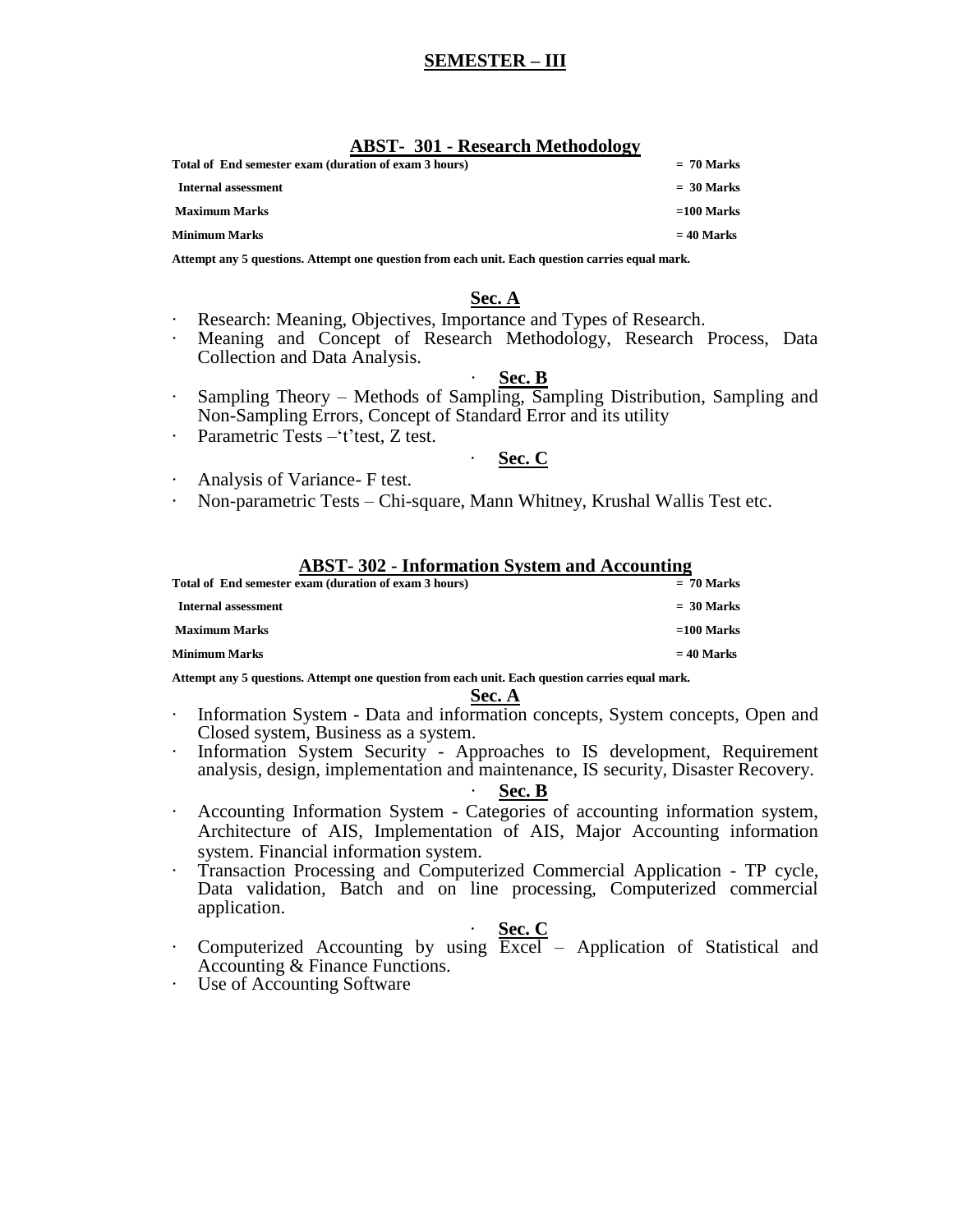#### **ABST- 303 - Project Planning & Management**

#### **Total of End semester exam (duration of exam 3 hours) = 70 Marks**

 **Internal assessment = 30 Marks**

**Maximum Marks =100 Marks**

**Minimum Marks = 40 Marks**

**Attempt any 5 questions. Attempt one question from each unit. Each question carries equal mark.**

- **Sec. A**
- · Project Management, Project Management System and Systems Development Cycle, Project Feasibility Study.
- Project Planning, Project Evaluation, Managing Risk in Projects

#### · **Sec. B**

- Project Organisation Structure, Risk and Sensitivity Analysis.
- Social Cost Benefit Analysis.

#### · **Sec. C**

- · Cost Estimation and Budgeting, Network Analysis (PERT and CPM).
- · Project Control, Project Management Information System, Project Management Performance.

·

#### **ABST- 304 - Tax Planning**

| Total of End semester exam (duration of exam 3 hours) | $= 70$ Marks |
|-------------------------------------------------------|--------------|
| Internal assessment                                   | $=$ 30 Marks |
| <b>Maximum Marks</b>                                  | $=100$ Marks |
| <b>Minimum Marks</b>                                  | $= 40$ Marks |

**Attempt any 5 questions. Attempt one question from each unit. Each question carries equal mark.**

#### **Sec. A**

- Meaning of Tax Planning, Tax Avoidance, Tax Evasion and Tax Management, Objectives of Tax Planning, Concept of Diversion of Income and Application of Income. Ethical Question, Recognized Methods of Tax Planning — Tax Holidays, Deductions, Relief s & Rebates.
- Tax Planning through form of business organization Individual, Firm, LLP (Limited Liability Partnerships), AOP/BOI.

#### · **Sec. B**

- · Tax planning for Companies, Cooperatives, NRI and Trusts.
- Specific Areas of Tax Planning Tax planning in respect of capital gains, Investment income, Structure of salaries.

#### Sec. C

- · Tax consideration in respect of specific decisions, Own or lease an asset, Make or Buy an asset
- · Financial Leverages Share vs Debentures, Export vs Domestic Sales.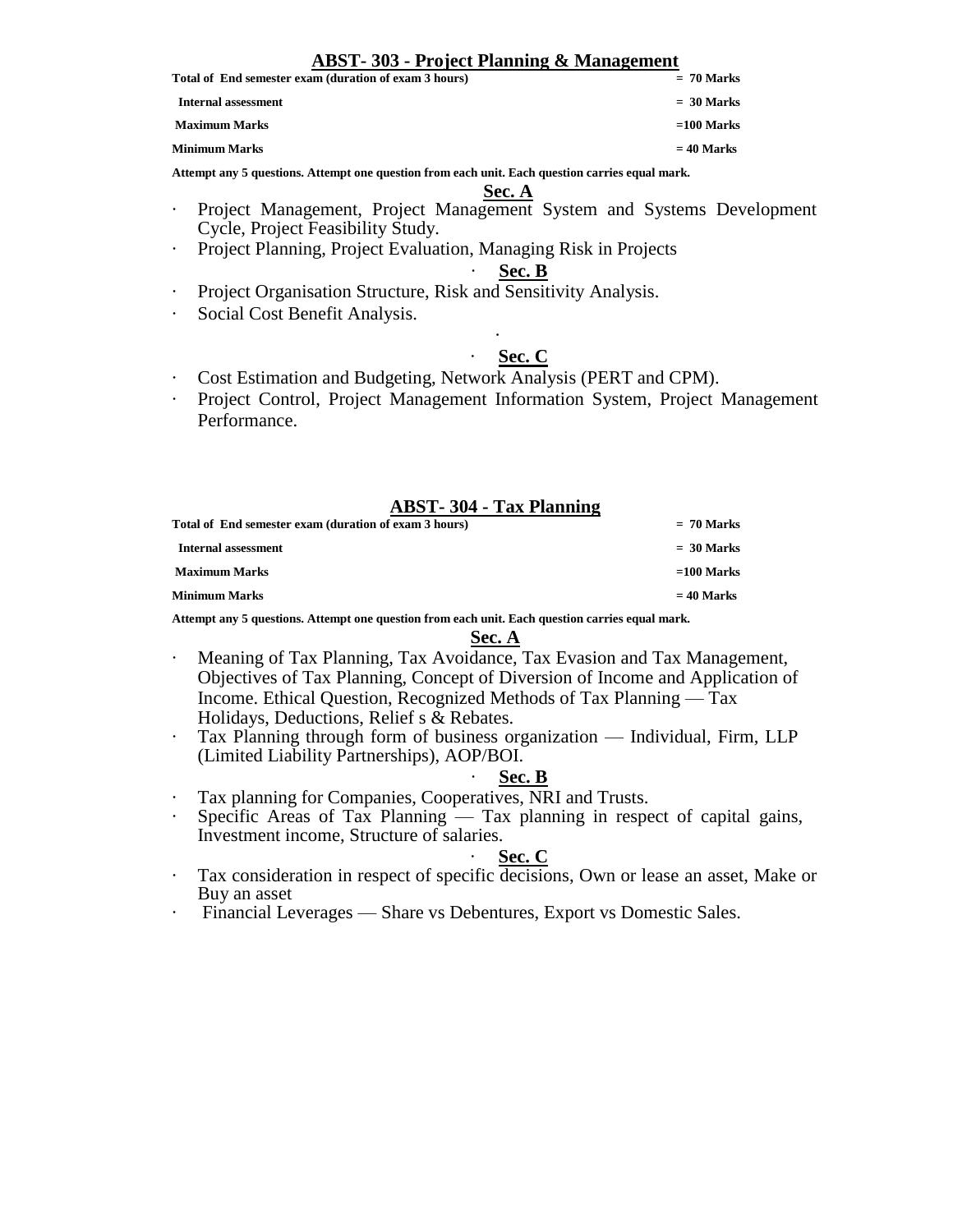#### **SEMESTER – IV**

| <b>ABST-401- Operational Research &amp; Quantity Techniques</b> |              |
|-----------------------------------------------------------------|--------------|
| Total of End semester exam (duration of exam 3 hours)           | $= 70$ Marks |
| Internal assessment                                             | $= 30$ Marks |
| <b>Maximum Marks</b>                                            | $=100$ Marks |
| <b>Minimum Marks</b>                                            | $= 40$ Marks |

**Attempt any 5 questions. Attempt one question from each unit. Each question carries equal mark.**

#### **Sec. A**

- · Linear Programming
- · Games Theory Two persons zero-sum game : Pure and Mixed Strategy, Rule of Dominance.

#### Sec. B

- **Transportation Problem**
- Assignment Models

#### Sec. C

- Queuing Theory : Single Channel Queuing Problems and Simulation.
- Network Analysis PERT and CPM, Crashing.

#### **ABST- 402 - Financial Reporting**

| Total of End semester exam (duration of exam 3 hours) | $= 70$ Marks |
|-------------------------------------------------------|--------------|
| Internal assessment                                   | $=$ 30 Marks |
| <b>Maximum Marks</b>                                  | $=100$ Marks |
| <b>Minimum Marks</b>                                  | $= 40$ Marks |

**Attempt any 5 questions. Attempt one question from each unit. Each question carries equal mark.**

#### **Sec. A**

- · Corporate Financial Reporting: Meaning, Need, Developments, Issues and Problems in Corporate Financial Reporting with special reference to Published Financial Statements.
- · Development of Accounting Standards in India and Abroad, Role of ICAI. Introduction of IFRS; Requirement of IFRS.

#### Sec. **B**

- · Accounting Standards interpretation and guidance notes on various accounting Aspects issued by ICAI and their Applications.
- · Developments in Financial Reporting: Value Added Statement, Economic Value Added, Market Value Added and Shareholders Value Added, Environmental Accounting.

#### · **Sec. C**

- · Human Resource Accounting and Inflation Accounting
- · Recent Developments in Financial Reporting System: Web Enabled Reporting, Triple Bottom Line Reporting, Value Reporting etc. ·